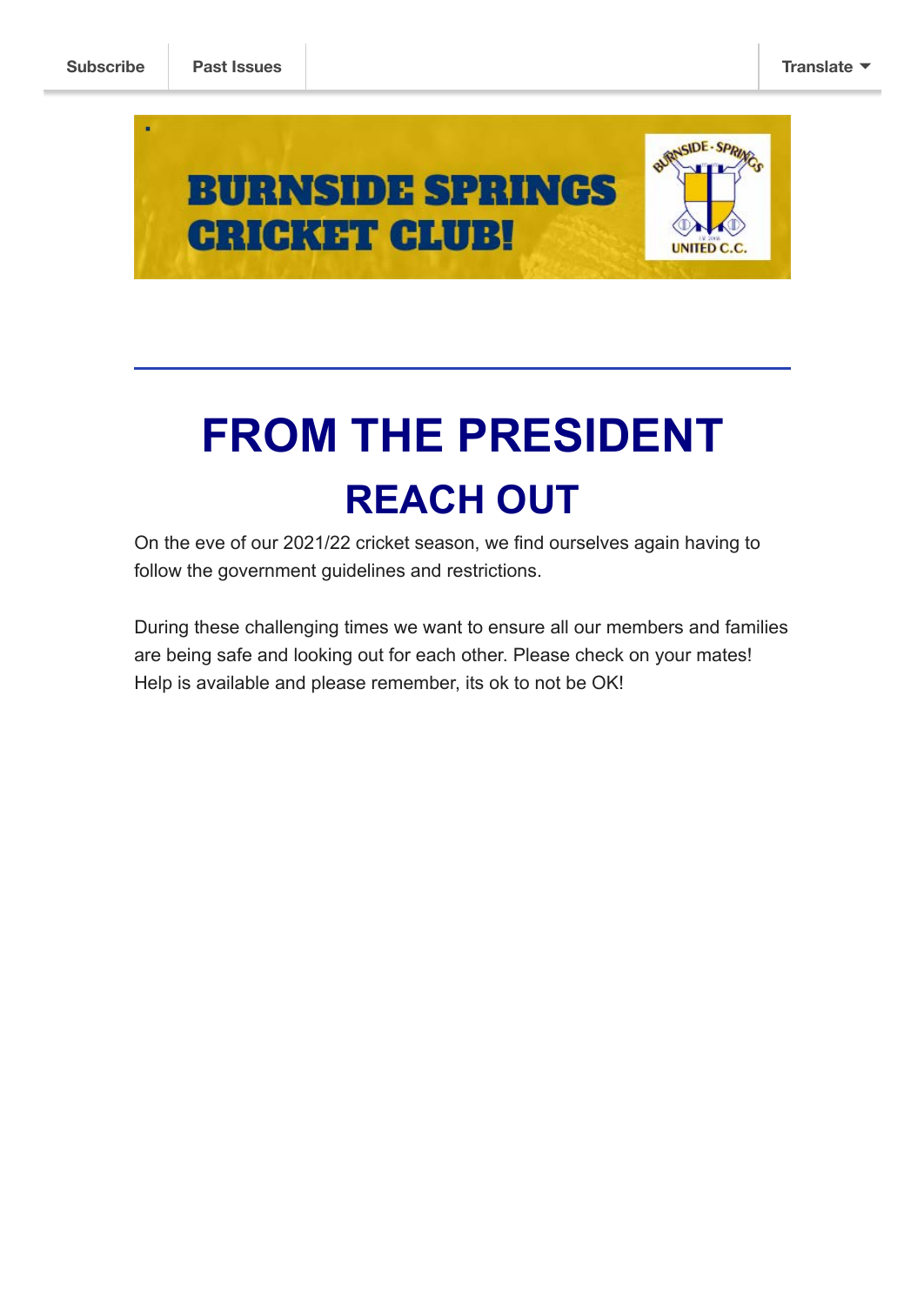

### **PRE-SEASON**

Naturally these lockdowns have postponed our regular and planned pre season training. The association is still planning on the season commencing in early October for all senior and junior grades. Once restrictions are eased and within guidelines, we will continue with the planned pre-season schedule. The schedule can be found on our social pages and website.

**[PRE-SEASON CALENDAR](http://burnsidespringsunitedcricketclub.com.au/2021-22-pre-season-training-schedule/)**

## **OVAL RESURFACING**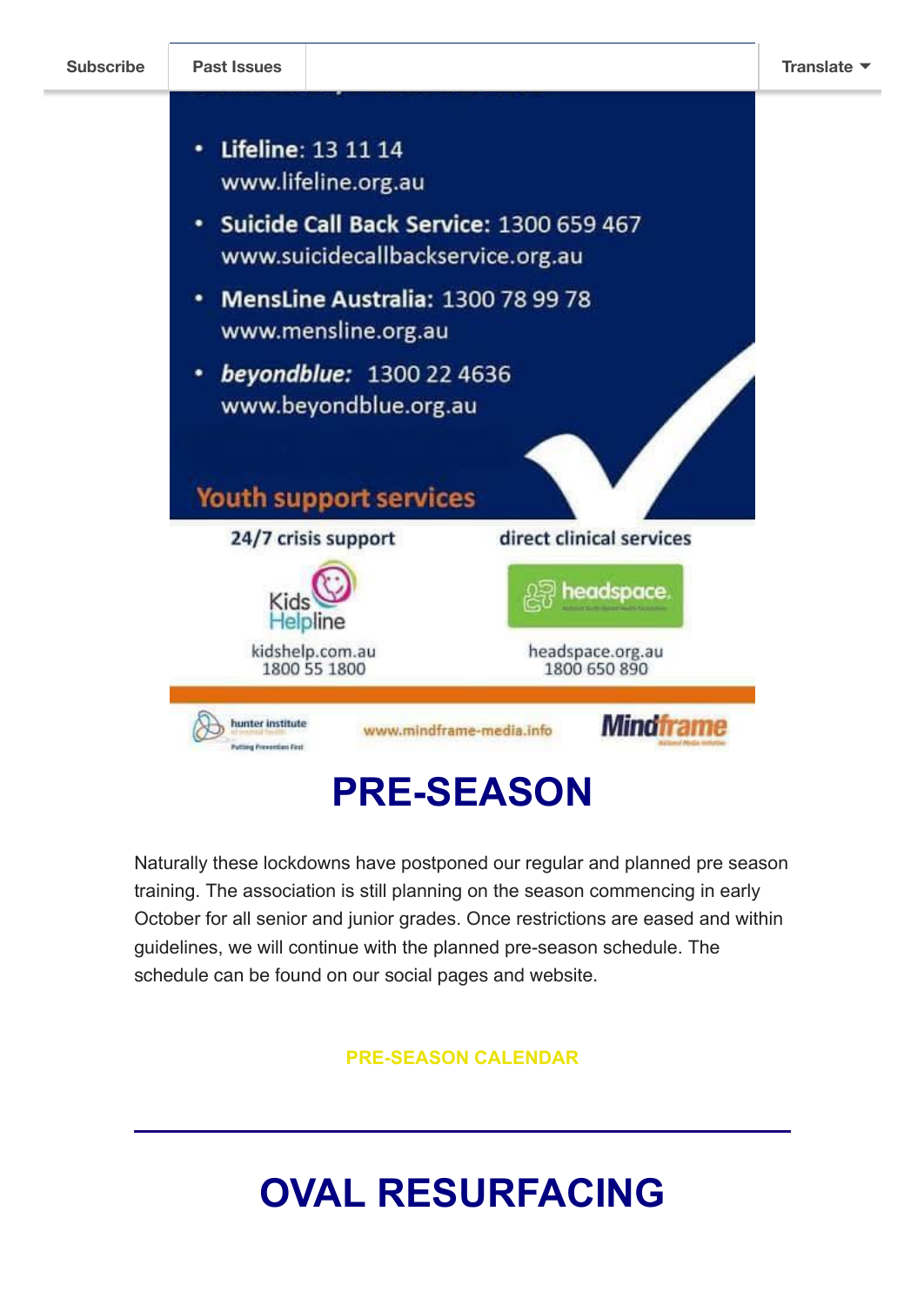Burnside Rec Reserve Oval 1 (large oval). The works will effect our entire season, however in return, council have promised to prove our club a replacement oval.

You [may have noticed](https://us5.campaign-archive.com/home/?u=1db4d2b4a540b8eb180852a97&id=49690a0c33) some work has commenced on the resurfacing of

Boronia Reserve in Hillside (Sugar Gum Estate) has been provided to the club as our second ground. Scheduled matches will be played there for this season. It is a slight inconvenience, but once the works are completed, we'll enjoy the \$1.8M project which includes;

- Re-leveling and drainage improved
- New wide synthetic cricket pitch to Cricket Victoria specs
- Low level cyclone fencing around boundary with access gates
- Soil mound between two ovals removed with that soil filling in the low level behind oval two, soil level lifted, grass sown and available for future training
- Future provisions made for modification and upgrade to oval 2





### **STRATEGIC PLANNING**

BSUCC were awarded a grant by Melton Council to work alongside Leisure Networks in creating and implementing a Strategic Plan for the club.

This will be a comprehensive document that will lay down the foundations for the foreseeable future.

The plan will also outline the feasibility of laying a turf table down and the associated running costs. The committee will begin working on the Strategic Plan next month. We'll keep our members updated. More information on Leisure Network below.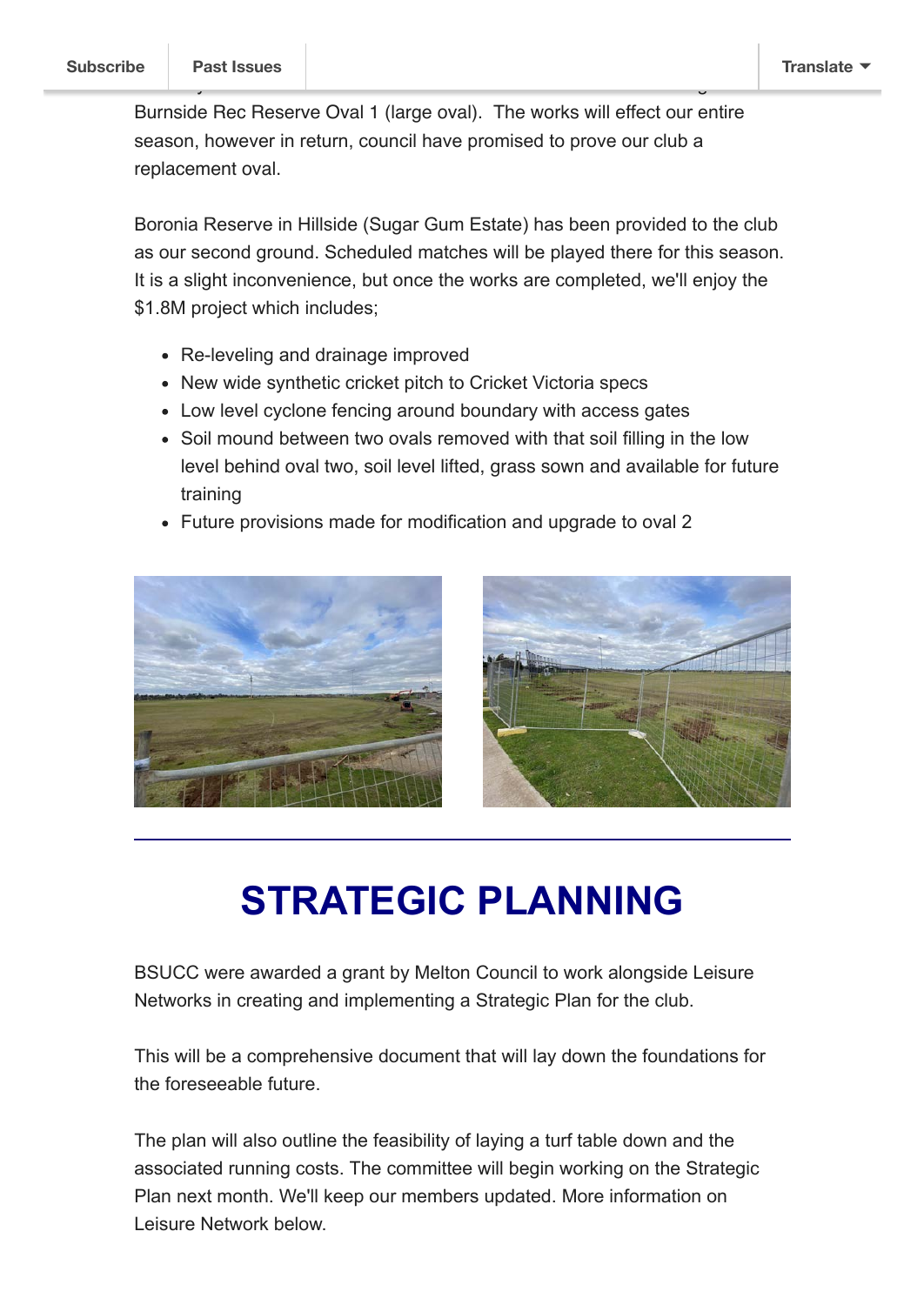

#### *PRE-ORDER LONG SLEEVE PLAYING TOPS! \$55*

Available for PRE-ORDER for Juniors and Seniors!

These are a specialty item and pre order is required. No stock will be held. Note: White long sleeve playing top only available in Men's sizing (used in men's two day games)

[Adult Blue : https://bsucc.ehopper.info/product/long-sleeve-blue-adult-sz](https://bsucc.ehopper.info/product/long-sleeve-blue-adult-sz-playing-top/?fbclid=IwAR3zz4sK7bf7DvoeO3YVtIW0n16WxjzXHS3A_-OTT-i4NJT9CBrM5XSFJFQ)playing-top Adult White: [https://bsucc.ehopper.info/product/long-sleeve-adult-playing-top](https://bsucc.ehopper.info/product/long-sleeve-adult-playing-top/?fbclid=IwAR1H2X-kVYigCIq_jw2f6ktfet7kgRdoRc9Xp3v7IuZG3VzQInMDz-hwyjw) [Junior Blue: https://bsucc.ehopper.info/product/long-sleeve-blue-junior-sz-](https://bsucc.ehopper.info/product/long-sleeve-blue-junior-sz-playing-top/?fbclid=IwAR3fcamncnsSiMt-15Jnv68Ky2SzJ-6nxKDNcQFDz01vWPrpCWVVeiYZ9S8)

playing-top



A small number of OLD STYLE hoodies available. Various sizes available. Please follow the link to our [online store.](https://bsucc.ehopper.info/) Sizing availability can be seen in store

*IF YOU MISSED THE NEWS!*

**REGISTRATION NOW OPEN**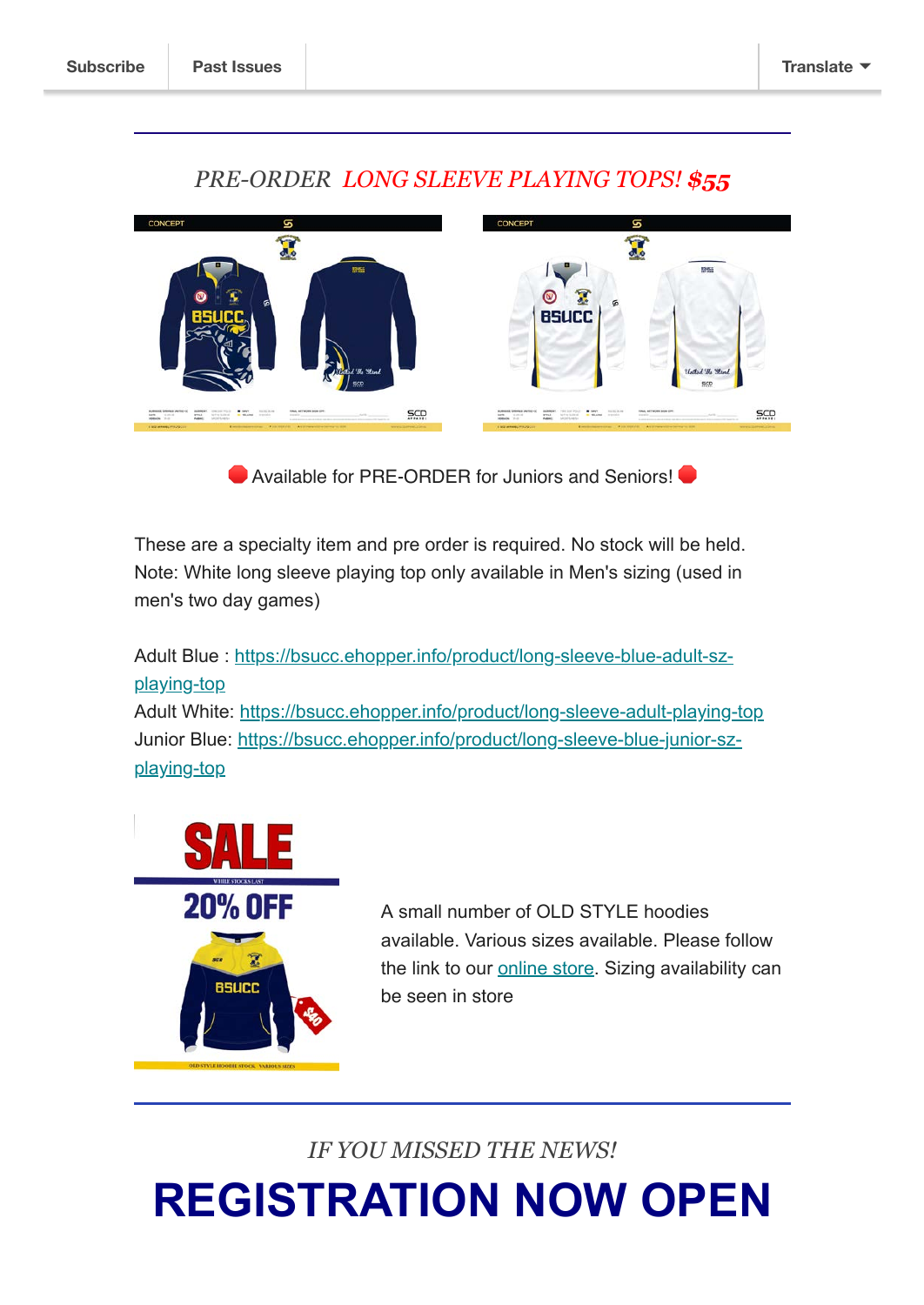A refund policy if games are effected by Covid-19 is available to view on our [website](http://burnsidespringsunitedcricketclub.com.au/registration/).

Please click on the image or button to register yourself or your children.

Female members.... don't forget, if you bring a friend and they join, you will both receive \$100 off your memberships!

Teams will need to be submitted to the association by the end of August.



**[SEASON REGISTRATION OPEN - CLICK HERE](http://burnsidespringsunitedcricketclub.com.au/registration/)**

# **WOOLWORTH BLAST REGISTRATIONS OPEN**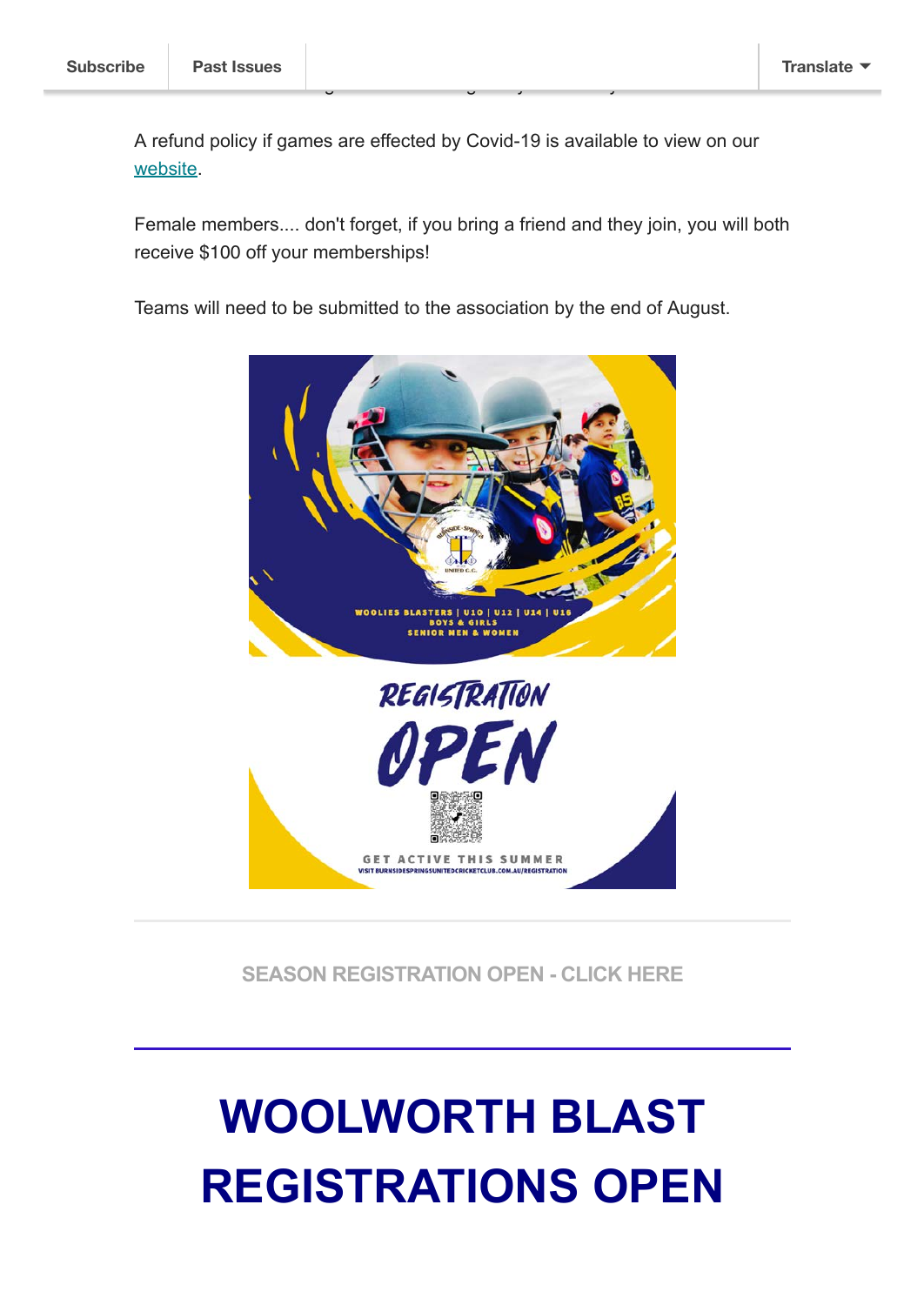- **60 90 minutes** of fun game based activities each session
- 8 sessions starting on 14th November to 12th Dec (Xmas holiday break), 6th Feb to 20th Feb 2022
- Sunday morning at Burnside Rec Reserve 9-10:30am

for kids **new to cricket** age between 5-9 years old

- parents join the fun!
- all equipment supplied
- all kids get their own **Blasters Pack** and wear the colours of their **favourite Big Bash heroes**

Woolworth cricket Blast [refund Policy](https://www.community.cricket.com.au/elp-refund-policy)



**[WOOLIES BLAST OPEN - CLICK HERE](https://play.cricket.com.au/club/burnside-springs-cricket-club/250641c4-87d8-eb11-a7ad-2818780da0cc)**

# **REGISTRATION DAYS**

#### **UPDATE**

SCHEDULED REGISTRATION DATES FOR THE 21ST AND 29TH AUGUST HAVE BEEN **POSTPONED**

Please note you only need to attend on one of these dates to size any apparel,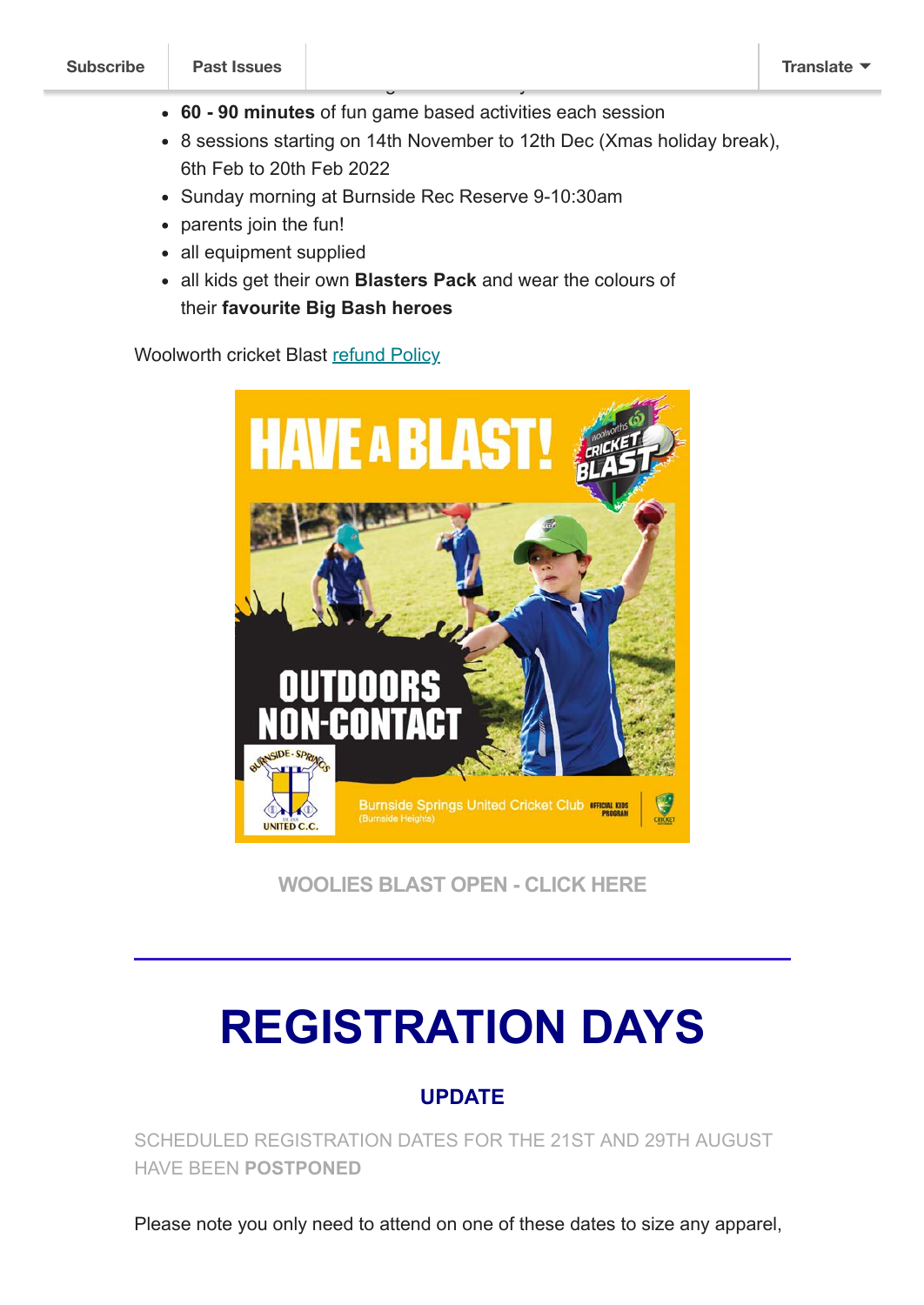#### Saturday 4th September 9am-12pm Sunday 12th September 9am-12pm

questions:- (Subject to government Covid-19 restrictions) (Subject to government Covid-19 restrictions) (Subject

Any questions regarding the season ahead please contact the respective coordinator/manager or message this page:

Juniors: Adam Smith 0438 357 678 Men: Darren Baillie 0438 838 402 Women: Bernadette Baillie 0417 502 948

## **FINAL NOTE**

The summer season of cricket is just a few weeks away. We, as a committee are looking forward to seeing new and returning members back at the club this season enjoying the friendships forged and the games of cricket.

We have many social events lined up this season with more information to come.

If anyone has any questions, please do not hesitate in contacting me on 0419881055 or any other committee member, including via our social pages and website. We are here to help get our community active so please reach out!

Regards Michael Dalla Rosa BSUCC President

#### **MAJOR SPONSORS**



#### **DIAMOND SPONSORS**